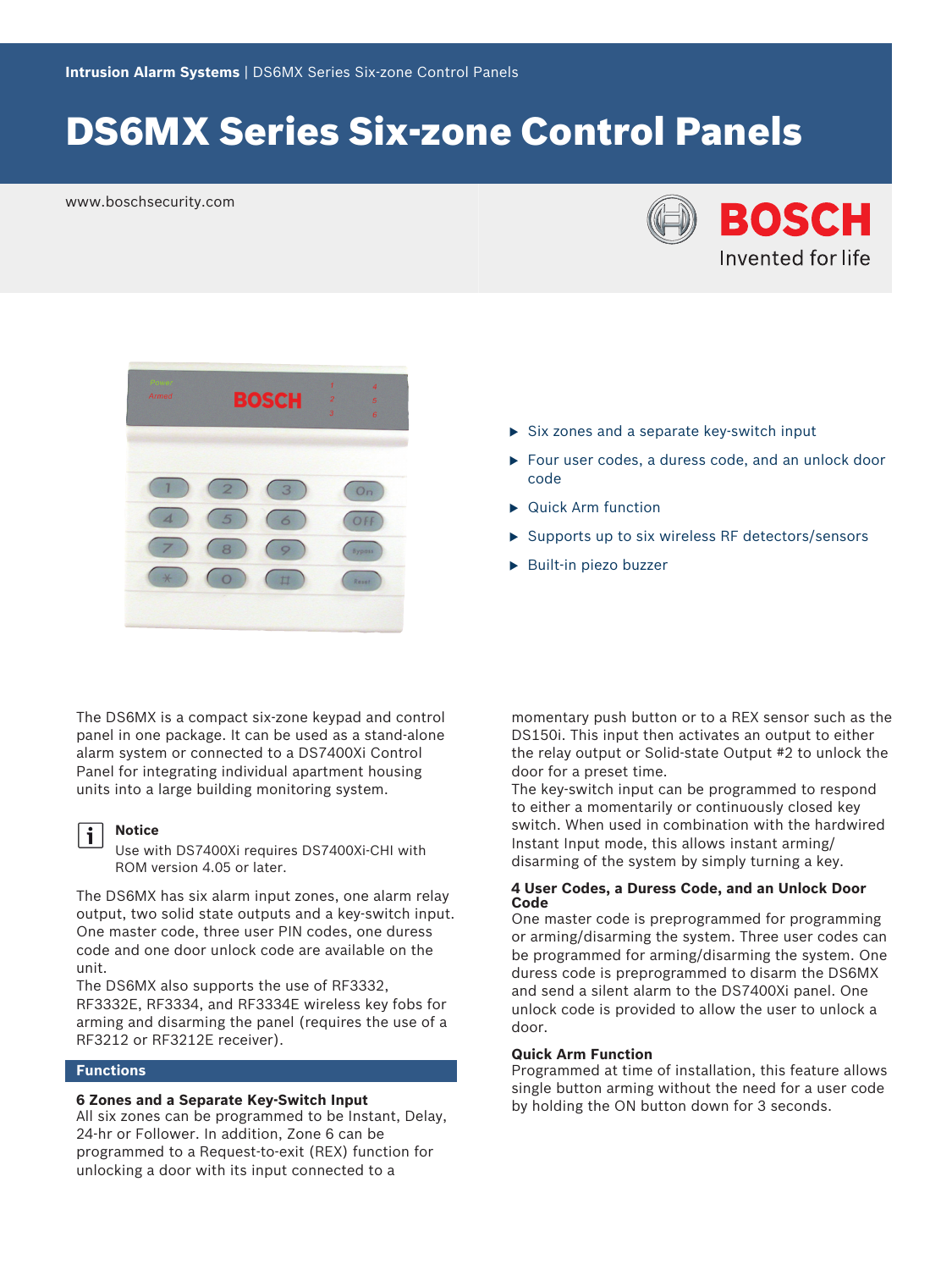#### **RF Detectors/Sensors**

The DS6MX can support one RF3212 or RF3212E receiver. The receiver can be remotely mounted up to 20 m (65 ft.) from the DS6MX. The wireless interface will allow up to six RF sensor/devices (PIR, PIR/ microwave, door contacts, and smoke detectors) to be connected to the system and assigned to a zone function type.

### **Built-in Piezo Buzzer**

The piezo buzzer (with a frequency of 3300 Hz) provides a keypad entry sound (beep sound), exit/ entry sound (beep for length of programmed time), alarm sound (constant tone), panic sound (beep will repeat every 2.5 seconds), and trouble sound (beep once a second).

#### **Built-in Tamper Switch**

The built-in tamper will notify the control panel if the enclosure cover is removed or if the unit is removed from the mounting wall if the enclosure is mounted per the installation instructions.

#### **Fire Reset Function**

Resets smoke detectors for 4 seconds after an alarm with Solid-state Output #2.

#### **Installation/configuration notes**

#### **Use on DS7400Xi Multiplex Bus**

When connected to a DS7430 MUX Module on the DS7400Xi panel's multiplex bus the maximum number of DS6MX panels is 60.

When connected to a DS7436 MUX Module on the DS7400Xi panel's multiplex bus the maximum number of DS6MX panels is 120 (60 per bus).

#### **Power Requirements**

DS6MX devices require a 12 VDC power supply and cannot be powered from the DS7400Xi panel. If more than one power supply is used, the negative (-) terminals of the power supplies must be connected together.

#### **Notice** Ť

Auxiliary 12 VDC power supply(s) must not be connected to the DS7430 or DS7436 MUX Modules because damage to the equipment may occur.

The current draw on the power supply(s) depends on the number of DS6MX panels, the number outputs, and the type of outputs. To calculate the current required for the 12 VDC power supply(s), use the following formula:

(Number of DS6MX Panels X 100 mA) + (Number of PO1 outputs used X 250 mA) + (Number of PO2 outputs used X 250 mA) = Total mA.

Example: You have six DS6MX Panels. Three will use both the PO1 and PO2 outputs. Three will use the PO1 output only.

 $(6 \times 100 \text{ mA}) + (6 \times 250 \text{ mA}) + (3 \times 250 \text{ mA}) =$ 2850 mA = 2.85 A.

In this example you should use a 3 A power supply.

### **Technical specifications**

### **Enclosure Design**

| Color:      | Frost white                                                                           |
|-------------|---------------------------------------------------------------------------------------|
| Indicators: | 6 zone LEDS, 2 status LEDs                                                            |
| Material:   | 2-piece ABS molded plastic with<br>Lexan <sup>®</sup> graphics                        |
| Dimensions: | 11.8 cm x 12.4 cm x 3 cm<br>$(4.7 \text{ in. x } 4.9 \text{ in. x } 1.2 \text{ in.})$ |
| Weight:     | $0.5$ kg $(1$ lb.)                                                                    |

#### **Environmental Considerations**

| Relative Humidity:       | 0% to 85% non-condensing                                                   |
|--------------------------|----------------------------------------------------------------------------|
| Temperature (Operating): | $-20^{\circ}$ C to +50 $^{\circ}$ C (-4 $^{\circ}$ F to +122 $^{\circ}$ F) |

#### **Outputs**

| Alarm Relay: | Form C contacts rated at 3 A at<br>28 VDC or 120 VAC                    |
|--------------|-------------------------------------------------------------------------|
| Solid-State: | 2 DC current sinks: 250 mA maximum<br>per output at 0.1 VDC saturation. |

#### **Power Requirements**

| Current Draw:    | 30 mA standby, 70 mA alarm; 100 mA<br>max (using programmable outputs<br>adds up to an additional 500 mA). |
|------------------|------------------------------------------------------------------------------------------------------------|
| Voltage (Input): | 8.5 VDC to 15 VDC                                                                                          |

### **Zone Characteristics**

| Response Time:<br>$500$ ms | <b>EOL Resistors:</b> | 10kO |
|----------------------------|-----------------------|------|
|                            |                       |      |

#### **Trademarks**

Lexan® is either a trademark or registered trademark of General Electric Company in the United States and other countries.

# **Ordering information**

#### **DS6MX Control Panel**

Provides six zones and a separate key-switch input. The keypad text is in English. Order number **DS6MX**

#### **DS6MX‑CHI Control Panel**

Provides six zones and a separate key-switch input. The keypad text is in Chinese. Order number **DS6MX-CHI**